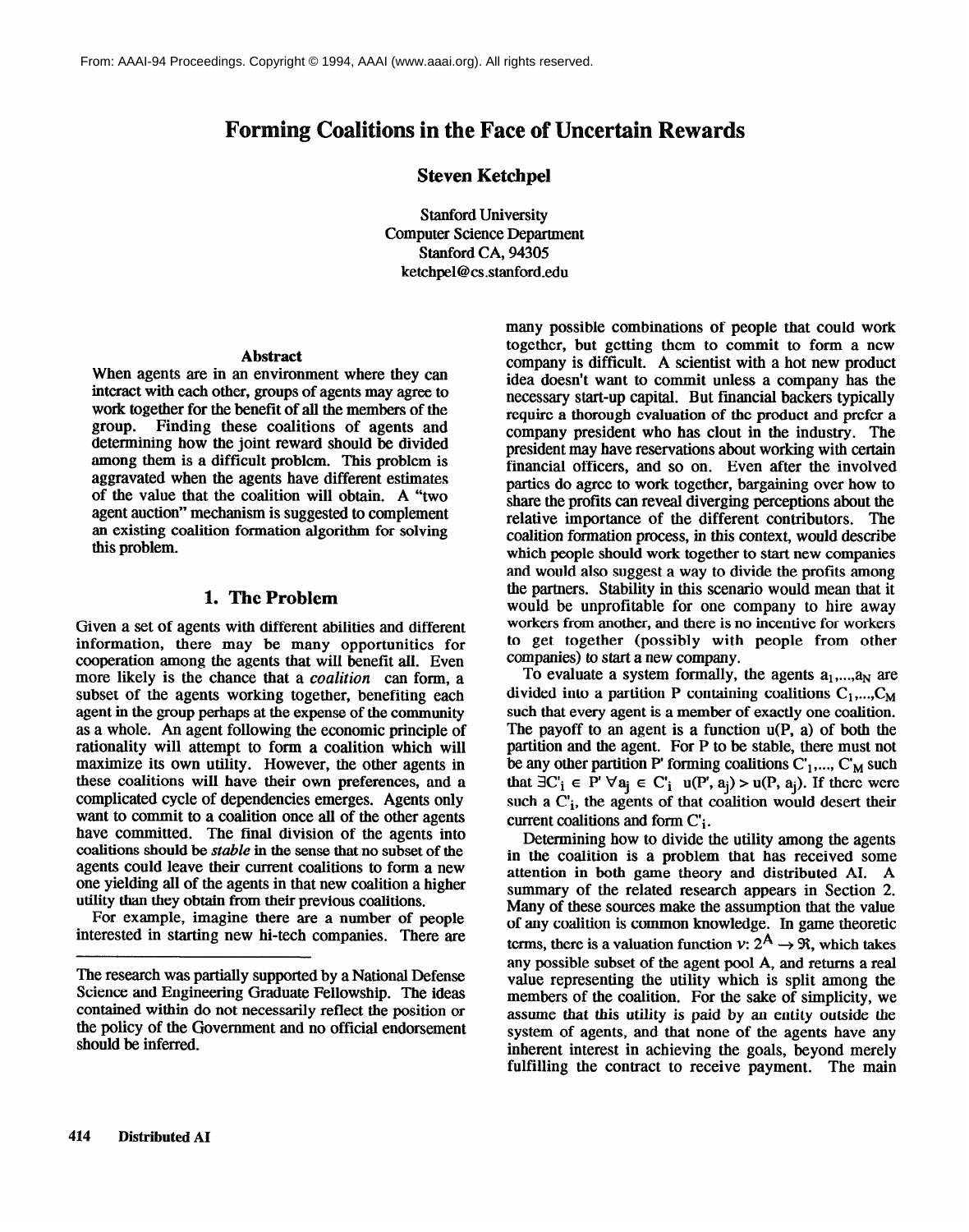contribution of this paper is to examine the case where the agents do not have access to this function, but instead have different expectations about the value.

Section 3 analyzes one of the most widely used division mechanisms, the Shapley value, and its inherent problems. Section 4 proposes an alternative approach which does not make the common knowledge assumption. The "Two Agent Auction" mechanism and the properties proved about it constitute the original research contribution. Section 5 concludes with directions for further research.

#### **elated Research**

At the 1993 European Workshop on "Modeling Autonomous Agents in a Multi-Agent World", three papers on coalition formation were presented [(Ketchpel 1993), (Shechory & Kraus 1993), (Zlotkin & Rosenschein 1993)]. The last two assumed super-additive domains in which adding an additional agent to a coalition can never reduce the utility of that coalition. Zlotkin and Rosenschein (Zlotkin & Rosenschein 1993) made the further stipulation that utility was not directly transferable between agents. All three papers assumed that the agents had common knowledge of the value function of the game and advocated the use of the Shapley value to divide the utility among the members of the coalition.

There is another body of literature in economics which addresses the division of goods or costs among the members of a society. Raiffa includes a chapter in his book (Raiffa 1982) on fair division and includes an analysis where the involved parties place different values on the goods to be divided. Ephrati and Rosenschein (Ephrati & Rosenschein 1991) use another device from economics known as the Clarke tax to allocate costs among multiple agents deciding among alternatives, charging each agent only in proportion to the amount it changed the group decision. The WALRAS system (Wellman 1993) uses a market scheme to reach an equilibrium among buyers and sellers of a commodity in the context of distributed action. However, none of these works analyzes the possibility of collusion by a coalition. This paper attempts to unite these two strands of research.

#### **3. The Shapley Value and its Problems**

The function u(P, a) determines the amount of utility that agent a receives from its membership in its coalition in P. It is assumed that the distribution is efficient and no utility is lost in the division, so  $\Sigma_{\text{ac}}$  cu(P, a) = v(C). There have been a number of suggestions for such a distribution function u(P, a). One of the earliest and most widely used is due to Shapley (Shapley 1953). The Shapley value is calculated by looking at each of the different dynamics that could lead to the coalition under consideration. Agents either "found' a coalition if they are the initial member, or else join a coalition founded by another member. The permutations of the members in the coalition is the set of

formation dynamics. Each permutation describes an order in which the coalition could have been formed. Each agent adds value to a given formation process based on the marginal utility contributed by that agent. For example, if agent A is joining agents B, C, and D, and  $v(ABCD) = 100$ and  $v(BCD) = 60$ , then A's marginal contribution under this formation ordering is  $v(ABCD) - v(BCD) = 40$ . If agent A joins a coalition started by B, and they are subsequently joined by agents C and D, A's marginal contribution is  $v(AB) - v(B)$ . There are 22 other permutations that also might lead to the final coalition ABCD. By averaging A's marginal contribution across all the different formation possibilities, A's Shapley value is obtained. The underlying assumption is that all of the different formation processes are equally likely and, therefore, the marginal contributions for each formation are weighted equally. This calculation ensures that the sum of the Shapley values for all of the members of will be exactly the coalition's combined utility.

The Shapley value has several disadvantages. First, the most efficient known calculation is exponential, though efficient means to calculate the expectation of the Shapley value over a large number of interactions are known. (Zlotkin & Rosenschein 1994). Second, it assumes common knowledge of the value that the coalition will obtain if it works as a unit. In more realistic assessments, each agent might have a different expectation for the value of the collaboration.

To address these uncertainties more realistically, the value function should be dependent on which agent is performing the determination. That is, for two agents A and B,  $v_A(AB)$ , A's estimate of the value of coalition AB is not necessarily equal to B's estimate  $v_B(AB)$ , and both of these values may differ from the utility that will actually result from the coalition, which is denoted  $v(AB)$  (and is the same  $v(AB)$  used above). The potential disparity between these values (the actual utility and the various agents' estimates of it) opens up a further problem. One agent may overestimate the value, and promise its potential coalition partner a "share" of utility larger than the total obtained by the whole coalition. When the obtained utility fails to meet the rosy predictions of the optimistic agent, who is penalized?

## **4. Coalition Formation Using a wo Agent Auction**

The problem that we are attempting to solve is two-fold: first, to determine coalitions of agents that will work together; second, to decide how to reward the agents, that is, what payment each agent will receive. These problems are complicated because the search space is very large (an exponential number of coalitions) and there are many dependencies among the decisions. For example, an agent's offer to join a coalition may depend on the agents already in the coalition, the amount of the offer, offers from other coalitions, and the future prospects of this coalition's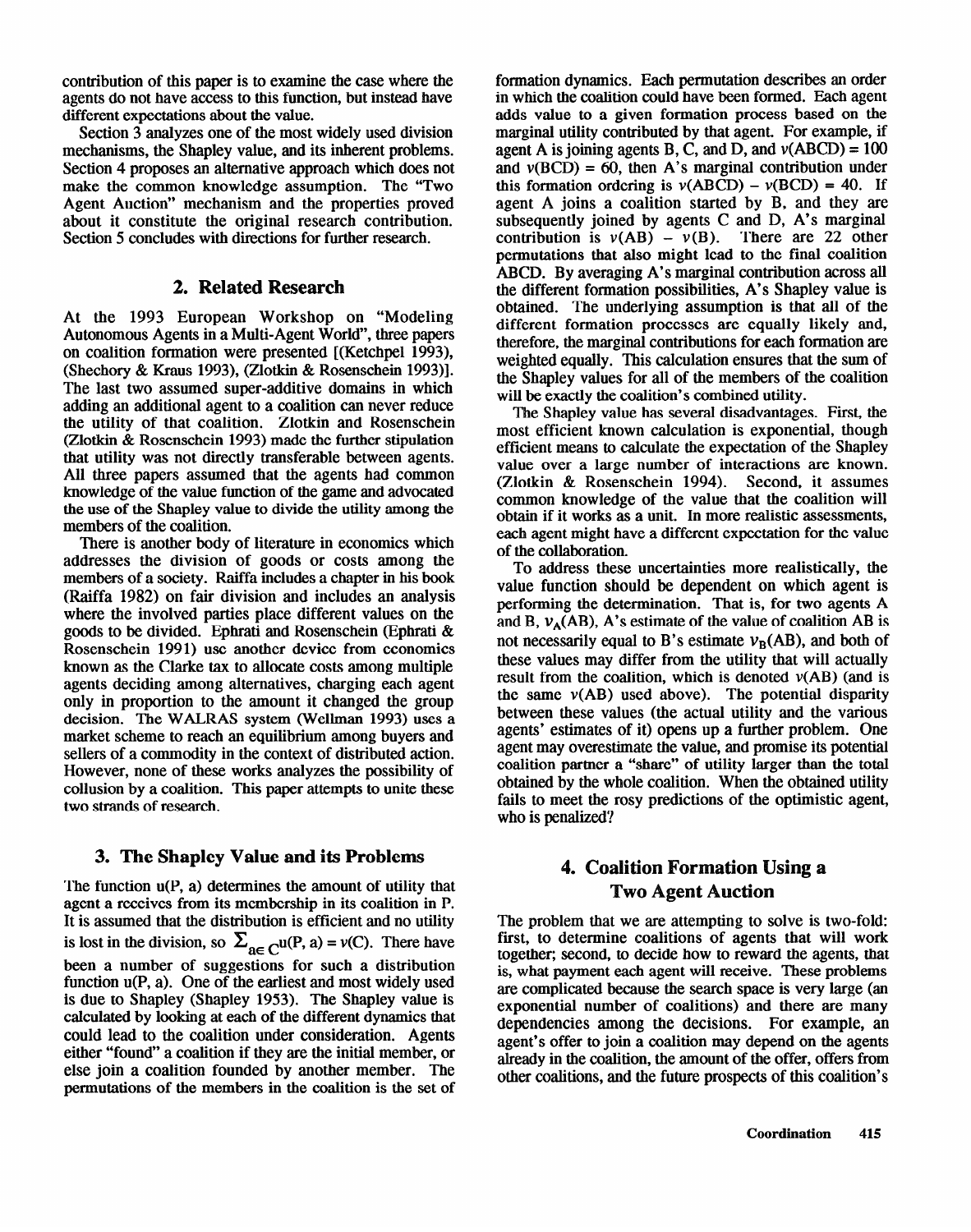merging with other coalitions. Finally, the agents may have different perceptions about the value of collaboration and their respective contributions to the group's outcome. The solution that we outline simplifies the problem along several dimensions, which we hope to address in future work.

The basic model that we assume is an economic one of rational agents entering into contracts that specify guaranteed payments. The agents may have different bargaining power due to their relative contributions to coalitions, but we assume that they all play symmetric roles in the bargaining process. The prescribed process consists of the following steps:

- 1. Agents exchange initial offers to other available agents. These offers will lead to a possible agreement and contract among the agents.
- 2. Agents evaluate the offers they received, and rank them in order of preference, based on their expected profit.
- 3. Using these preference orderings, the agents attempt to pair off into coalitions of size 2 with the most attractive potential partners.
- 4. The newly formed pairs enter a "two agent auction" that makes one agent the manager, bearing the risk and given the opportunity to bargain on behalf of the pair in future negotiations. The non-managing agent receives a fixed payment for its role in the coalition. The final agreement price is a function of the initial offers and the agents' valuations of the collaborative effort.
- 5. The process repeats, with the pairs formed in one round playing the role of individual agents in the next.

#### **4.1. A Coalition Formation Algorithm**

In previous work (Ketchpel 1993), we noted that the coalition formation problem is related to the stable marriage problem (Gusfield & Irving 1989). In the stable marriage problem, an equal number of men and women seek mates. Each participant has a preference ordering among the candidates, and a stable matching is generated when each man is paired with a woman and there is no blocking pair of a man and woman that prefer to be paired with each other to being paired with their current partners. A stable matching may be found for any instance of the problem in time  $O(n^2)$  where n is the number of people involved.

The coalition formation process for coalitions of size 2 is equivalent to a variant of the stable marriage problem equivalent to a variant of the stable marriage problem known as the stable roommate problem with unacceptable partners. In the stable roommate problem, the two classes of men and women are conflated to a slight class, agents. When unacceptable partners are allowed, an agent prefers being unpaired to being paired with certain other agents. A pairing which matches any agent with an unacceptable partner is inherently unstable. Centralized versions of the stable roommate problem with unacceptable partners find<br>atable matchings (when they said) in time  $O(n^2)$ stable matchings (when they exist) in time  $O(n^2)$ .

However, in a setting of autonomous, distrustful agents, a centralized algorithm is not a viable solution. In

(Ketchpel 1993), a decentralized alternative is proposed. The modified algorithm is a greedy process where each agent proceeds down its preference list extending an offer to the top agent it hasn't previously asked, accepting offers that improve its utility, and rejecting all others. At the end of a round, all of the pairs form proto-coalitions, which may join other proto-coalitions in the future. They select one of the members to act as the head of the coalition. In the subsequent rounds, the process repeats, with each coalition head extending offers to the heads of other coalitions and to agents that have not yet been paired. The process repeats until no new associations are formed. The algorithm takes time  $O(n^3)$  for n agents. Although stability is not guaranteed, an agent will never settle for a less desirable coalition partner unless all of the better alternatives (taking the previous rounds of formation as given) have turned it down once already. Even if the other possible partners have turned it down in the past, they may later be willing to accept such a coalition. The agent will never approach these possible partners again, so unstable pairings may form. For a more complete description and complexity analysis, see (Ketchpel 1993).

#### **4.2. The Two Agent Auction**

One mechanism to solve the division of utility in the face of uncertainty is to assign one of the agents responsibility for managing the group actions. The manager is required to meet the offers that it extended to the various coalition members, even if the coalition's actual utility were less than expected. In exchange for undertaking this risk, the managing agent would receive all of the utility accruing to the coalition, and would earn a profit if this amount were greater than the salaries it paid. Also, as the manager, it has the authority to negotiate on behalf of the group to form larger coalitions.

The algorithm described in Section 4.1 has the property that each of the proto-coalitions has exactly two entities (which may be agents or coalitions). Therefore, each of the auctions occurs between two agents, the managers of the coalitions that are merging. The two managing agents A and B begin the bargaining process using the initial offers that they extended to each other when the preference lists for the previous step were made. These offers will not necessarily add up to either agent's estimate of v(AB), nor need they total the actual  $v(AB)$  value. The offers are adjusted according to the method described below and summarized in Figure 1. The two agents are guaranteed to converge on an agreeable value. The non-managing agent gets this agreed value, regardless of the actual utility of the coalition. The managing agent receives the balance of the utility obtained by the group. We use O(A, B) to represent the amount of the initial offer which agent A extended to agent B; similarly, O(B, A) is B's initial offer to A.

In selecting the agent to be the manager, there are four cases that may occur:

1. Both agents A and B want to be the manager, based on the offers and their beliefs about the actual value of the collaboration. So,  $v_A(AB) - O(A, B) > O(B, A)$  and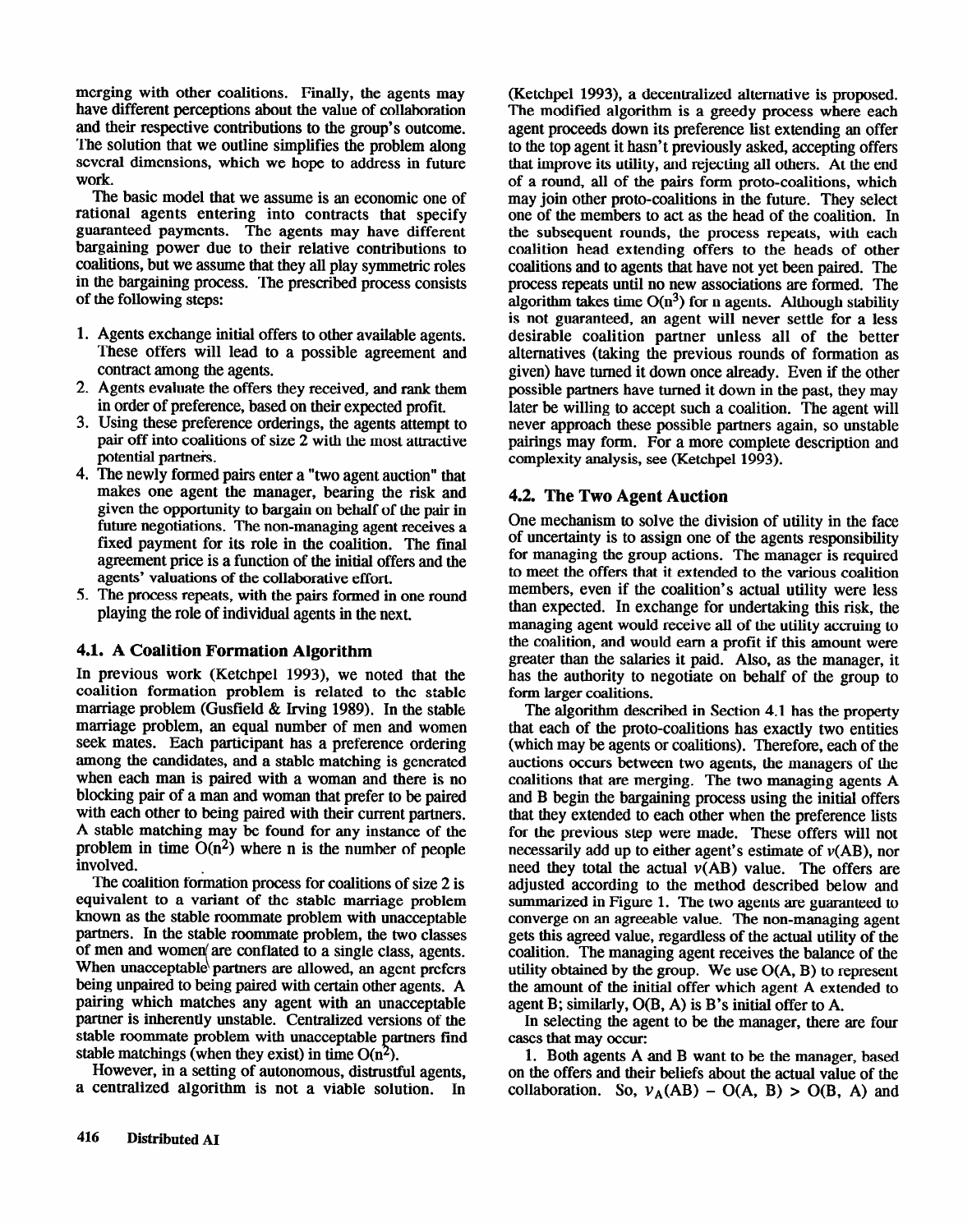$v_B(AB) - O(B, A) > O(A, B)$ . The agents reach agreement through an ascending auction.

2. Agent A wants to be the manager, and agent B is happy to agree. So,  $v_A(AB) - O(A, B) > O(B, A)$  and  $v_{\rm B}$ (AB) – O(B, A)  $\leq$  O(A, B). In this case, A is selected to be the manager.

3. Symmetric to 2, with B wanting to be the manager.

4. Neither agent wants to be the manager, because both expect better payoffs if the other agent is the manager. So,  $v_A(AB) - O(A, B) \le O(B, A)$  and  $v_B(AB) - O(B, A) \le$ O(A, B). The agents reach agreement by entering a descending auction.

In the first case, there needs to be further negotiation over who will manage the contract. To settle the difference, both agents incrementaIly increase their offers to the other coalition agent until one or the other is willing to forgo the opportunity to be the manager. In essence, the two agents **are** "bidding\*\* for the right to manage **the**  contract.

BEGIN.

```
k := 0. /*k is number of rounds of negotiation conducted*/
  \delta := 1. /*\delta is "precision" of negotiation*/
  IF V_A(AB) - O(A, B) > O(B, A)AND V_B(AB) - O(B, A) > O(A, B)I := +1. /*Reduce Case 1 to 2 or 3*/WHILE ((V_A(AB) - (O(A, B) + I^*k^*\delta) > (O(B, A) + I^*k^*\delta))AND V_B(AB) - (O(B, A) + I^*k^*\delta) > (O(A, B) + I^*k^*\delta)k := k + 1.
     END-WHILE. 
  ELSE 
     IF V_A(AB) - O(A, B) \le O(B, A)AND V_B(AB) - O(B, A) \le O(A, B)I := -1. /*Reduce Case 4 to 2 or 3*/WHILE ((V_A(AB) - (O(A,B) + I^*k^*\delta) \times (O(B,A) + I^*k^*\delta))AND V_B(AB) - (O(B,A) + I^*k^*\delta) \le O(A,B) + I^*k^*\delta)k := k + 1.
        END-WHILE. 
     END-IF. 
  END-IF. 
  IF V_A(AB) - (O(A, B) + I^*k^*\delta) \ge O(B, A) + I^*k^*\deltaA is manager, B gets O(A, B).+ I*k*& /*Case 2*/ 
  ELSE 
     B is manager, A gets O(B, A)+ I^*k^*\delta /*Case 3*/
END-IF.
```
Figure 1: Algorithm for selecting manager & determining utility division

In the ascending auction called for in the first case, at each iteration of the WHILE loop in Figure 1, both agents increase their offers by  $\delta$ . The bidding stops when either agent finds that the "opposing" agent (although they are coalition partners, they are competing with each other to

maximize individual shares of the joint gain) has extended an offer that is greater than it would expect if it managed the contract. Note that there is some asymmetry in the roles of the agents. In one case the test is a strict inequality, while in the other case, the test is less than or equal to. We arbitrarily select the agent that initiates the proposal to be agent A.

In the fourth case in which neither agent wants to be the manager, the agents enter an auction situation similar to case 1, but instead of incrementing their offers, they decrement them. At some point one of the agents will decide that with this new lower offer, it is better to accept the managing role than the small amount just promised by the other agent. This agent is made the manager, and its last offer is considered the agreement value.

As an example, assume that agents A and B have agreed to form a coalition, and are trying to determine the distribution of the utility from the joint effort. Agent A expects that the value of the outcome will be 100, so  $v_A(AB) = 100$ . Agent A realizes that agent B is doing a larger share of the work, so is willing to offer agent B a larger share of the utility, in this case,  $O(A, B) = 60$ . Agent B is more pessimistic about the expected outcome of their joint effort, expecting only 80 units of utility  $v_B(AB) = 80$ . Agent B thinks that agent A's contribution is minimal and is only willing to give agent A 15 units,  $O(B, A) = 15$ . The case analysis outlined above shows that this example falls in the first case, and both agents A and B want to manage the contract. Agent A's expected profit if it is the manager is 40 ( $v_A(AB)$  – O(A, B)); if A accepts B's offer, A will only obtain 15. Agent B carries out a similar analysis and sees that its expected return of 65 if it manages the contract  $(v_B(AB) - O(B, A))$  exceeds A's offer of 60. At this point, the negotiation enters the stage of incrementally increasing offers. The progress of these iterative offers is shown in Figure 2. At round 3, B determines that it expects to get more if it allows A to manage the contract, so A is obligated to pay B 63 units of utility when B accomplishes its share of the work, and agent A will get the actual amount  $v(AB)$ . If this amount is less than 63, A still must pay B the promised 63 units. If  $v(AB)$  is less than 81, then A would have been better off accepting B's offer of 18, rather than receiving  $v(AB)$  while paying agent B 63.

| A's Expected Value if: B's Expected Value if: |           |                  |                                                                                                 |           |
|-----------------------------------------------|-----------|------------------|-------------------------------------------------------------------------------------------------|-----------|
|                                               | A manages | <b>B</b> manages | <b>B</b> manages                                                                                | A manages |
|                                               |           |                  | $v_A(AB) - O(A, B)$ $O(B, A)$ $v_B(AB) - O(B, A)$ $O(A, B)$<br>- $k * \delta$<br>- $k * \delta$ |           |
|                                               |           |                  |                                                                                                 |           |
|                                               |           |                  |                                                                                                 |           |
|                                               | 39        | 16               | 64                                                                                              | 61        |
|                                               | 38        | 17               | 63                                                                                              | 62        |
|                                               | 37        | 18               | 62.                                                                                             |           |

Figure 2: Sequence of offers between agents

#### **4.3 Analysis of the Two Agent Auction**

Although the negotiation is described above in an incremental process, the result is deterministic. The agent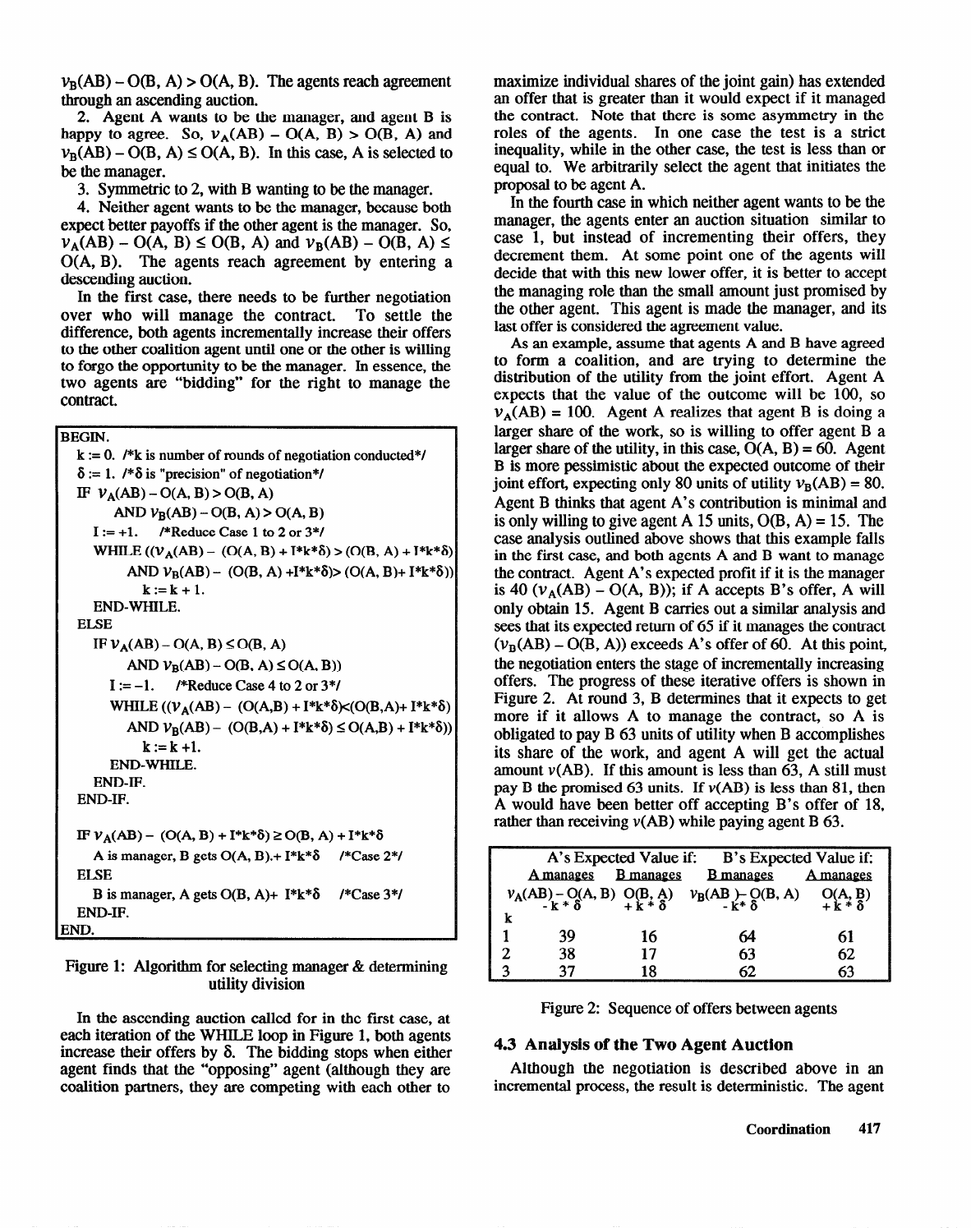with the higher estimate of  $v(AB)$  always becomes the manager, as is shown in Figure 3. Moreover, Theorem 2 in Figure 4 shows that the agreement price is also determined by the initial offers and valuations. If the agents are willing to share their estimates of  $v(AB)$  with their initial offers, they can directly calculate the differences between the evaluations of the agents' contributions and determine which agent should be the manager and what the final offer to the non-managing agent should be. If the  $v(AB)$ estimates are not shared, the iterative method described above will yield the same result, though the manager's estimate of v(AB) will never become public knowledge. The choice of incremental versus direct calculation is dependent on the domain, and the tradeoff between the benefit of privacy of information against the cost of more communication.

Theorem 1: Between two agents A and B, the one with the higher valuation of  $v(AB)$  will always win the managing role.

The auction stops after k rounds, when either:

1)  $O(B, A) + k^* \delta > v_A(AB) - (O(A, B) + k^* \delta)$ ; B manages or

2)  $O(A, B) + k * \delta \ge v_B(AB) - (O(B, A) + k * \delta);$  A manages

If  $(1)$  is the reason for stopping,

 $(1a) O(B, A) + k*\delta > v_A(AB) - (O(A, B) + k*\delta)$ and (1b)  $O(A, B) + k^* \delta < v_B(AB) - (O(B, A) + k^* \delta)$ 

Adding  $k*\delta$  to both sides of 1a and 1b,

(1a')  $O(B, A) + 2*k*\delta > v_A(AB) - O(A, B)$ (1b')  $O(A, B) + 2*k*\delta < v_B(AB) - O(B, A)$ 

Adding  $O(A, B)$  to both sides of  $(1a')$ and  $O(B, A)$  to both sides of  $(1b')$ 

(1a")  $O(A, B) + O(B, A) + 2*k*\delta > v_A(AB)$ (1b")  $O(A, B) + O(B, A) + 2*k*\delta < v_B(AB)$ 

By transitivity of la" and lb"  $v_A(AB)$  <  $v_B(AB)$ , and in (1), B is the manager

lf (2) is the reason for stopping,  $(2a)$  O(B, A) + k\* $\delta \le v_A(AB) - (O(A, B) + k*\delta)$ and (2b)  $O(A, B) + k*\delta > v_B(AB) - (O(B, A) + k*\delta)$ 

Proof proceeds as above, replacing the strict inequality with non-strict inequality, yielding,

 $v_B(AB) \le v_A(AB)$ , and in case 2, A is the manager

So, in both cases, the agent with the higher estimate of v(AB) is the manager.

Figure 3: Agent with higher estimate of  $v(AB)$  is manager

Theorem 2: The agreement price (AP) will be within  $\delta$  of  $\frac{O(M,N) + V_N(MN) - O(N,M)}{2}$ , where M is the manager, N 2 s the other (non-managing) agent. The auction will stop in round k when  $O(M, N) + k*d \ge v_N(MN) - (O(N, M) + k*\delta)$  $O(M, N) + 2*k*\delta \ge v_N(MN) - O(N,M)$  $2*k*\delta \ge v_N(MN) - O(N,M) - O(M,N)$  $k = \left[ \frac{v_N(MN) - O(N,M) - O(M,N)}{2 * \delta} \right]$ <br>The offer often brounds of possibility The offer after k rounds of negotiation is  $O(M, N) + k^* \delta$ .  $AP = O(M, N) + \left[ \frac{v_N(MN) - O(N, M) - O(M, N)}{2 * \delta} \right] * \delta$  $O(M, N) + \frac{V_N(M, N) - O(N, M)}{2 * \delta}$   $\delta$   $\leq$  AP, and  $AP < O(M, N) + \left(\frac{v_N(MN) - O(N, M) - O(M, N)}{2 * \delta} + 1\right)$ *\* s*   $\frac{O(M,N) + v_N(MN) - O(N,M)}{2} \le AP$ , and  $AP < \frac{O(M,N) + v_N(MN) - O(N,M)}{m} + \delta.$ 2 So, AP is within  $\delta$  of  $\frac{O(M,N)+V_N(MN)-C}{2}$ 

Figure 4: Agreement price is function of offers and  $v(AB)$ estimates

#### 4.4. Selecting Initial Offers

The agreement price that is reached is a function of the initial offers and the estimates of  $v(AB)$  as Figure 4 shows. From the final value, it appears that both agents will extend initial offers of 0. The agreement price increases with O(M, N), the initial offer of the manager to the nonmanager. Therefore, an initial offer of 0 would minimize the agreement price with respect to this variable. Likewise, the agreement price decreases as the offer of the nonmanager to the manager increases, so an initial offer of 0 would maximize the agreement price. However, this analysis is too simplified. The initial offers play a second role in the coalition formation process, namely determining the preference lists. Tberefore, the agents need to extend sufficiently high offers to each other to ensure that the other agent will agree to form a coalition. The auction mechanism (and the desire to minimize the initial offers) is only needed after two agents have agreed to form a